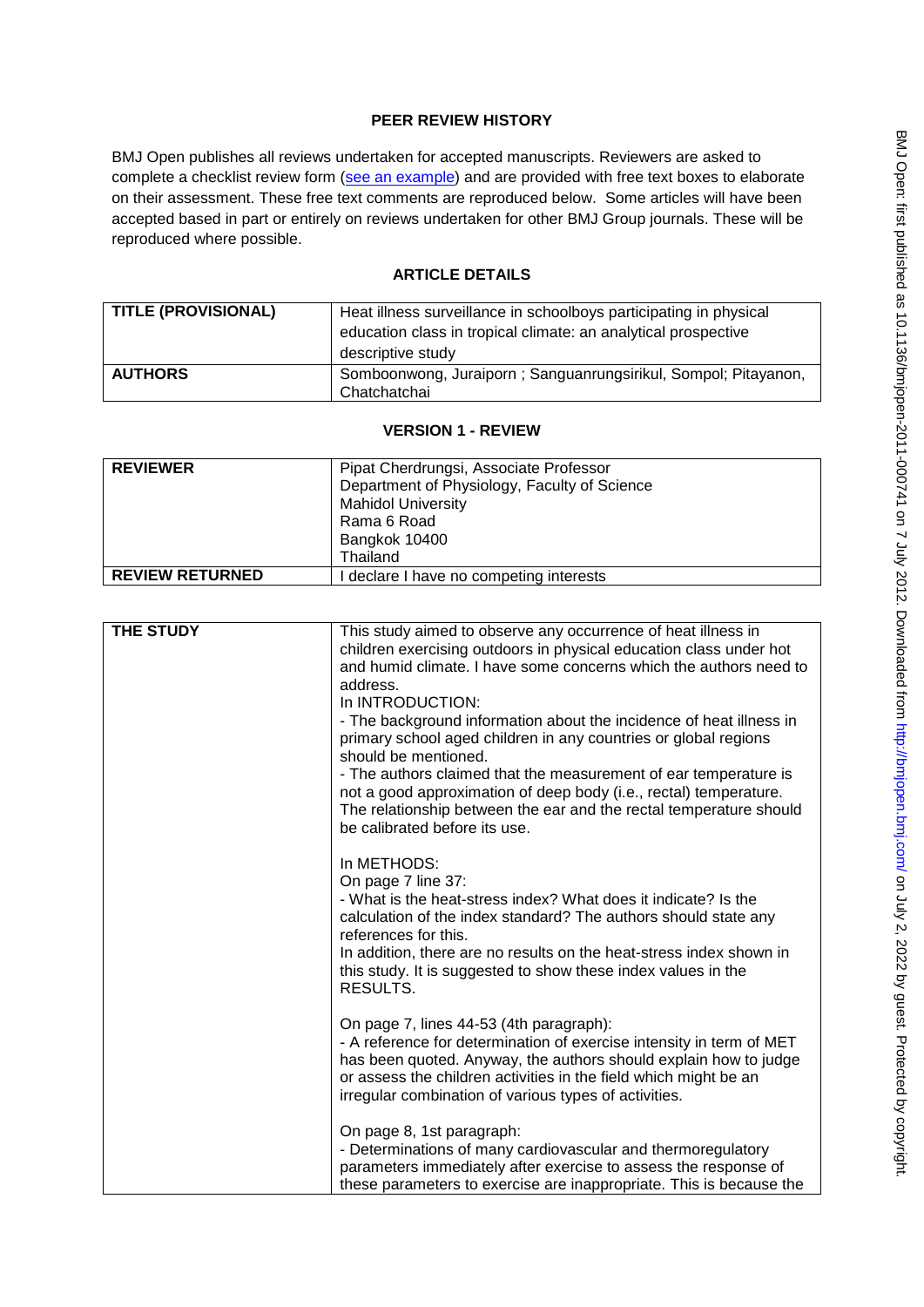|                                  | intensity of exercise activities in these children is neither constant<br>throughout the exercise period nor maximum at the end of exercise.<br>So, data from this measurement may not reflex what the authors<br>expected. The most intense exercise may already occur long before<br>the measurement was conducted. In addition, the term immediate is<br>actually not really be immediate since measurement of some<br>parameters were taken at 5th minute after exercise.<br>On page 8, 3rd paragraph under "Occurrence of heat-illness":<br>- The signs and symptoms of heat-illness were mentioned but the<br>authors used no criteria for identification the type and classification<br>the degree of the illness.<br>On page 9, the part "analysis":<br>- The authors presented many data as means $\pm$ standard deviation.<br>This could make the result data inadequate for interpretation since<br>the peak changes in environmental condition and its physiological<br>responses are obscured.<br>- Besides the t-test, other statistical methods used for data analysis                                                                                                                                                                                                                                                                     |
|----------------------------------|-----------------------------------------------------------------------------------------------------------------------------------------------------------------------------------------------------------------------------------------------------------------------------------------------------------------------------------------------------------------------------------------------------------------------------------------------------------------------------------------------------------------------------------------------------------------------------------------------------------------------------------------------------------------------------------------------------------------------------------------------------------------------------------------------------------------------------------------------------------------------------------------------------------------------------------------------------------------------------------------------------------------------------------------------------------------------------------------------------------------------------------------------------------------------------------------------------------------------------------------------------------------------------------------------------------------------------------------------------------|
|                                  | should include Analysis of covariance to determine the contribution                                                                                                                                                                                                                                                                                                                                                                                                                                                                                                                                                                                                                                                                                                                                                                                                                                                                                                                                                                                                                                                                                                                                                                                                                                                                                       |
| <b>RESULTS &amp; CONCLUSIONS</b> | of some measured factors on the genesis of heat illness.<br>About the RESULTS;<br>On page 12, in Table 2:<br>- All the physiological responses are presented only in % change.<br>What are the absolute values of these parameters?<br>- What are the highest and the lowest ambient temperature and<br>humidity during the exercise period? How long are these levels of<br>the ambient condition prolonged in each semester?<br>- What is the peak ear temperature and cardiovascular responses to<br>the peak ambient temperature and humidity?<br>- What is the sweat rate of the overweight subjects?<br>- The parameters that the authors used to indicate hydration state of<br>the subjects are inadequate. Calculation of water or fluid balance<br>should provide a more valid indicator.<br>On page 14, in Table 3:<br>- What criteria are used to define "overweight"?<br>- How to classify the exercise intensity in this study?<br>- The classification of hydration status by consuming or not<br>consuming water is rather weak. Why not the amount of water<br>consumed and the calculation of water balance?<br>About the DISCUSSION:<br>On page 15, paragraph 3 & 4 - page 16, paragraph 1:<br>- Many references the authors quoted are invalid for discussion on<br>exercise under heat stress since most of them concerned with heat |
| <b>GENERAL COMMENTS</b>          | injury in athletes and/or high aerobic fitness subjects whereas the<br>young children in this study are not.<br>- Refer to page 13, last paragraph. The authors report that<br>overweight children had higher risk of heat illness because of their<br>high body temperature response to exercise. However, no subjects<br>experienced heat-related illness. This means that even mild sign of<br>heat illness such as mild heat edema in hands or feet or skin rash<br>could not be observed. It needs discussion for this point.<br><b>General Recommendation/ Comment:</b><br>- Any immediate medical attention for children health and safety<br>should be provided. This is important if heat injury occurs.<br>- The subjects in this study were not the school athletes; so during<br>their physical education class they were not under pressure to<br>exercise but only recreational aim; hence, they were not at risk of                                                                                                                                                                                                                                                                                                                                                                                                                        |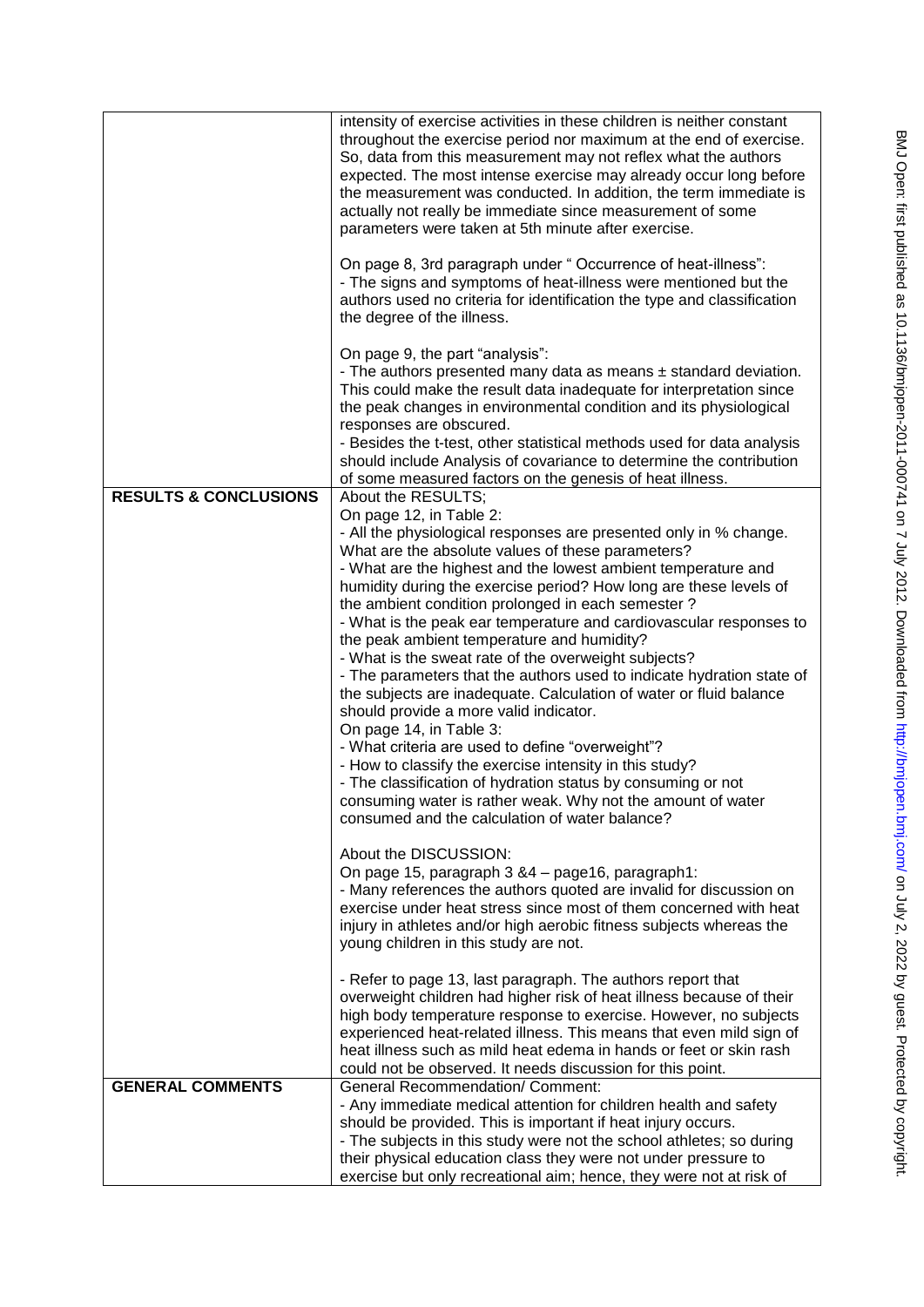| <b>REVIEWER</b>        | Wade Sinclair<br>Lecturer<br>Institute of Sport and Exercise Science<br>James Cook University<br><b>AUSTRALIA</b> |
|------------------------|-------------------------------------------------------------------------------------------------------------------|
|                        | I declare that I have no competing interests.                                                                     |
| <b>REVIEW RETURNED</b> | 08-Feb-2012                                                                                                       |

| THE STUDY<br><b>RESULTS &amp; CONCLUSIONS</b> | I am seeking clarification with regards to a methodological issues<br>including the latency of the heart rate assessments in the study. I<br>suspect the time taken for the heart rate samples to be collected in<br>the study will contribute to the study's limitations. See more detailed<br>report attached<br>I feel the authors have tried to identify causative mechanisms for<br>heat-related illnesses in a cohort that did not experience any<br>incidence. I do however, acknowledge that this may be interpretive<br>and have therefore sought clarifications, see more detailed report<br>attached                                                                                                      |
|-----------------------------------------------|----------------------------------------------------------------------------------------------------------------------------------------------------------------------------------------------------------------------------------------------------------------------------------------------------------------------------------------------------------------------------------------------------------------------------------------------------------------------------------------------------------------------------------------------------------------------------------------------------------------------------------------------------------------------------------------------------------------------|
| <b>GENERAL COMMENTS</b>                       | The manuscript entitled "Physiological responses and heat illness<br>surveillance in primary schoolboys during outdoor exercise in<br>physical education class under hot and humid climate: an analytical<br>prospective descriptive study" examines the incidence of heat-<br>related illness risk factors in schoolboys participating in physical<br>education classes in a tropical climate. The manuscript is both<br>adequately written for the most part and appropriate for the Journal.<br>While the study presented is both interesting and warranted, there<br>are a number of clarifications needed throughout the manuscript as<br>well as a revision of the statistical analyses conducted on the data. |
|                                               | <b>Title</b><br>The title is too long $-$ a more succinct title would be appropriate                                                                                                                                                                                                                                                                                                                                                                                                                                                                                                                                                                                                                                 |
|                                               | <b>Abstract</b>                                                                                                                                                                                                                                                                                                                                                                                                                                                                                                                                                                                                                                                                                                      |
|                                               | Page 2, line 30 - suggest replacing "ear temperature" with "tympanic<br>temperature" – more descriptive of the temperature actually<br>assessed                                                                                                                                                                                                                                                                                                                                                                                                                                                                                                                                                                      |
|                                               | Page 2, line 36 - Results section: suggest the presentation of<br>findings in an order that reflects importance; for example, the<br>environmental temperatures are only descriptive and could therefore<br>be presented last                                                                                                                                                                                                                                                                                                                                                                                                                                                                                        |
|                                               | Page 2, line 45 – combine sweat rate, ear temperature and<br>dehydration results for fluency                                                                                                                                                                                                                                                                                                                                                                                                                                                                                                                                                                                                                         |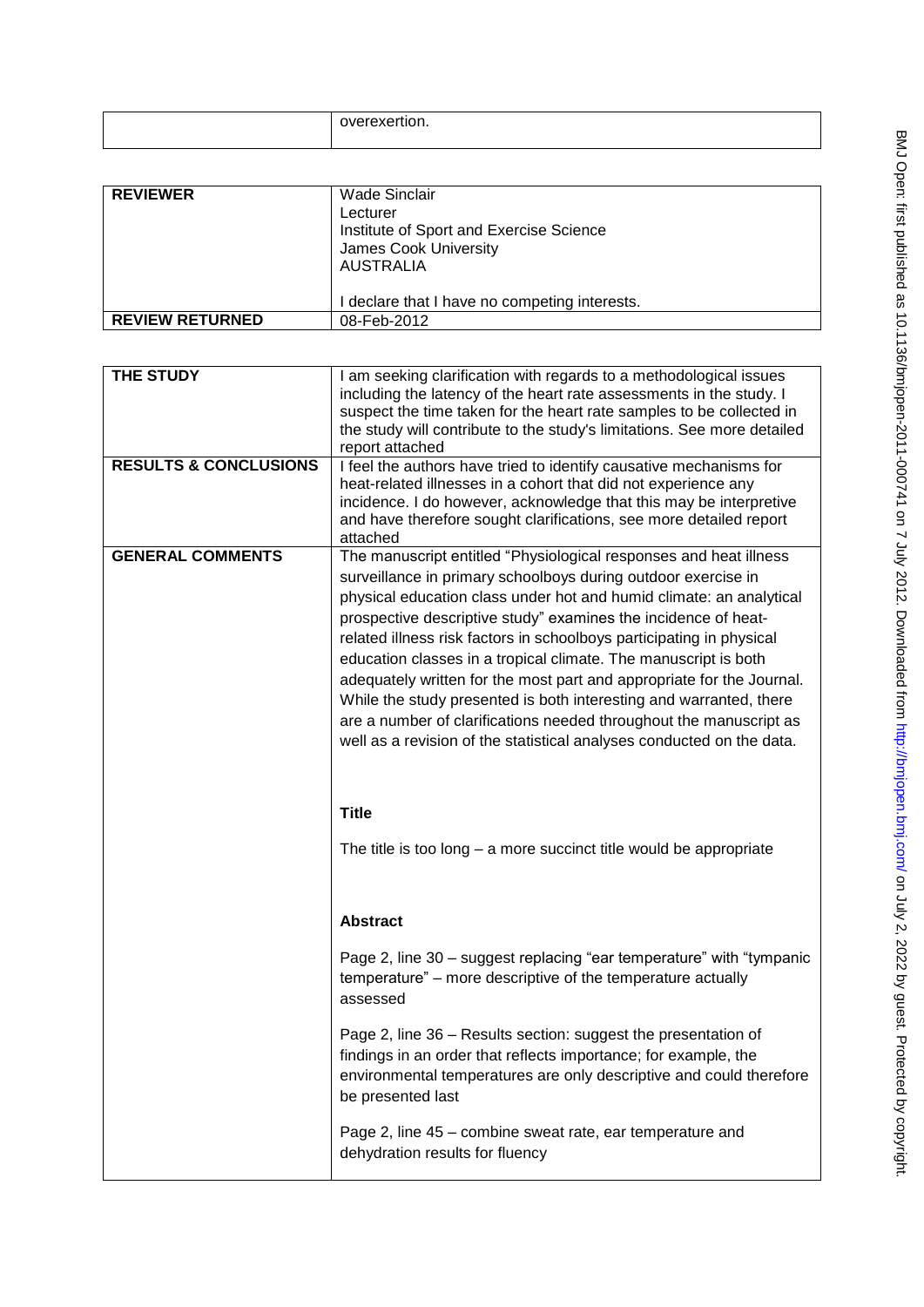| Page 3, line 5 - suggest an alternative for "tendency" such as<br>"increased risk" as no incidence of HI was recorded throughout the<br>study                                                                                                                                                      |
|----------------------------------------------------------------------------------------------------------------------------------------------------------------------------------------------------------------------------------------------------------------------------------------------------|
| <b>Article summary</b>                                                                                                                                                                                                                                                                             |
| Page 4, line 10 - suggest an alternative for "imposed"                                                                                                                                                                                                                                             |
| Page 4, lines 23-28 – please revise the second key message for<br>English translation and grammar                                                                                                                                                                                                  |
| Page 4, line 32 – change "in the Southeast Asia" to "from<br>Southeast Asia"; also Page 15, line 23                                                                                                                                                                                                |
| Page 4, line 55 - suggest an alternative for "making about"                                                                                                                                                                                                                                        |
| Limitation – timing of the pulse rate assessment?                                                                                                                                                                                                                                                  |
|                                                                                                                                                                                                                                                                                                    |
| Introduction                                                                                                                                                                                                                                                                                       |
| Please provide references at the end of each sentence on the<br>following lines from page 5: 10, 16, 52 and 54 as well as page 6 line<br>7; page 16, lines 36, 41; page 17, lines 34, 52; page 18, line 12                                                                                         |
| Page 5, line 18 - suggest an alternative for "ensues"                                                                                                                                                                                                                                              |
| Page 5, line 30 - Are there any results from Southeast Asian<br>countries?                                                                                                                                                                                                                         |
| Page 5, line 50 - suggest briefly expanding on the increased risk<br>being associated with exposure and behaviour as this comprises the<br>foundation for the study                                                                                                                                |
| <b>Methods</b>                                                                                                                                                                                                                                                                                     |
| Page 6, line 36 - Change "The study population of this study was"<br>to "Participants were"                                                                                                                                                                                                        |
| Page 6, line 50 – include a comment that as the students did not<br>participate in the exercise, they were excluded from the study                                                                                                                                                                 |
| Page 7, line 25 - suggest moving methodological sections to reflect<br>importance within the study. For example, climatic conditions could<br>be featured last as these are purely descriptive of the conditions.<br>This order should also reflect the presentation of results in the<br>Abstract |
| Page 7, line 39 - reference for WBGT equation                                                                                                                                                                                                                                                      |
| Page 7, line 50 - the use of adult METs (Ainsworth et al 2000) may<br>underestimate energy expenditure in children (see Ridley and Olds,                                                                                                                                                           |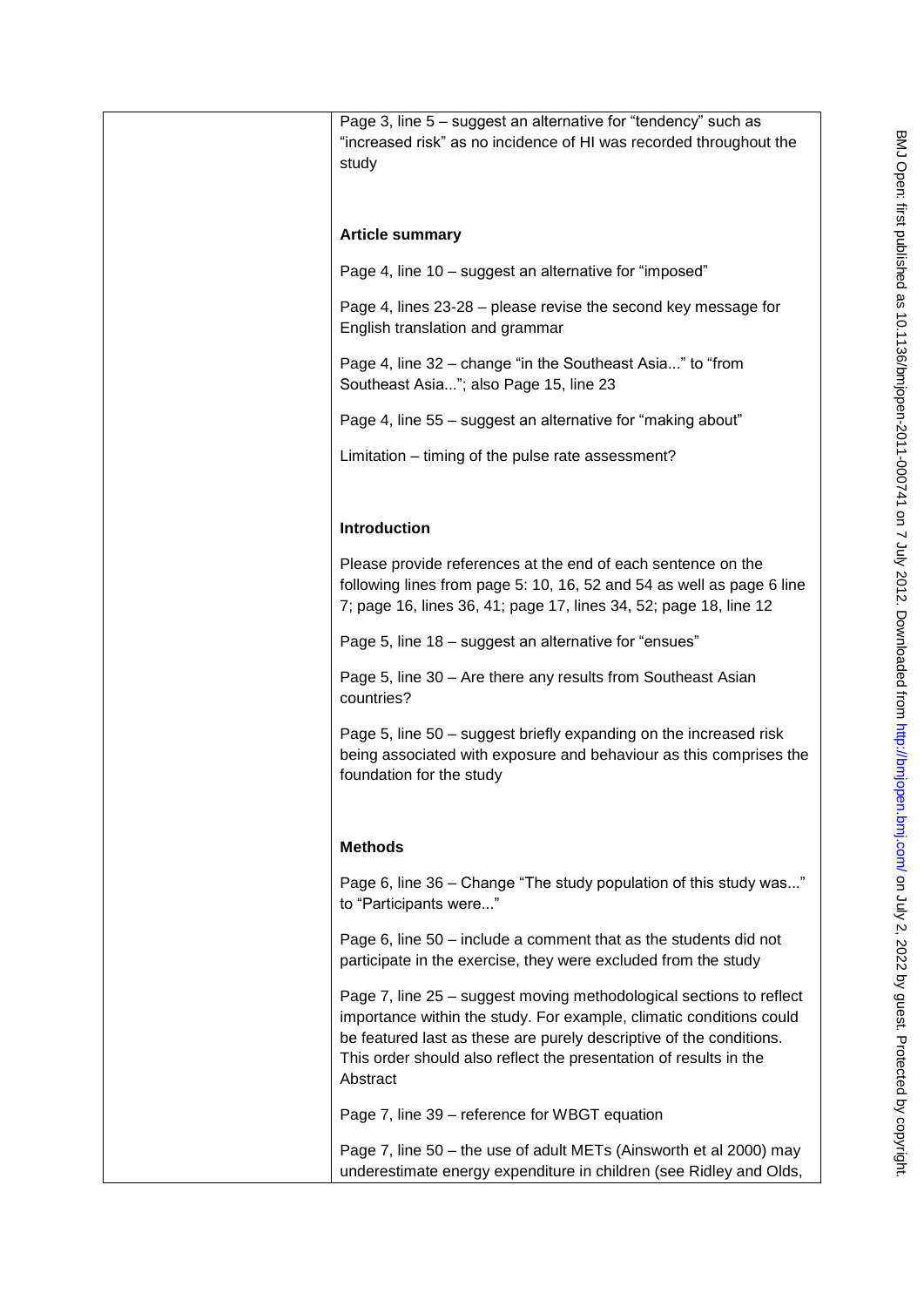| MSSE, 2008). Please include a justification for using the adult<br>compendium of physical activity into the manuscript.                                                                                                                                                                                                                                                                                                                                                                                                                    |
|--------------------------------------------------------------------------------------------------------------------------------------------------------------------------------------------------------------------------------------------------------------------------------------------------------------------------------------------------------------------------------------------------------------------------------------------------------------------------------------------------------------------------------------------|
| Page 8, line 5 – please clarify "immediately after exercise" – does<br>this represent at the end of the class or immediately upon<br>completion of the respective activities. Also clarify how participants<br>were assessed - how many were done "immediately" or were they<br>assesses individually, one-by-one. Pulse rate would significantly<br>drop if assessment was too long after exercise, especially if only<br>progressing through the assessments one-by-one when the class<br>finished all at the same time. Please clarify. |
| <b>Analysis</b>                                                                                                                                                                                                                                                                                                                                                                                                                                                                                                                            |
| Page 9, line 21 – change "up-paired t-test." to "Independent samples<br>T-test."                                                                                                                                                                                                                                                                                                                                                                                                                                                           |
| Page 9, line 17 – why were differences between first and second<br>semesters investigated? Please clarify in the manuscript                                                                                                                                                                                                                                                                                                                                                                                                                |
|                                                                                                                                                                                                                                                                                                                                                                                                                                                                                                                                            |
| <b>Results</b>                                                                                                                                                                                                                                                                                                                                                                                                                                                                                                                             |
| Please present results as per Abstract and Methods – most<br>significant variable to descriptive only variables                                                                                                                                                                                                                                                                                                                                                                                                                            |
| Page 9, line 30 - remove "were"                                                                                                                                                                                                                                                                                                                                                                                                                                                                                                            |
| Page 9, line 37 – please provide a reference for the "normal<br>standard" height and weight used. Was this scale relevant to Thai<br>boys? Many such scales are vastly outdated, perhaps BMI presents<br>a more acceptable method of distinguishing between normal and<br>over-weight. Please revise                                                                                                                                                                                                                                       |
| Table 1 – please present results in semester cohorts as per Table 2<br>for consistency and to rule out any potential differences being due to<br>physical characteristic differences                                                                                                                                                                                                                                                                                                                                                       |
| Table 2 – please include METs                                                                                                                                                                                                                                                                                                                                                                                                                                                                                                              |
| Page 13, lines 14-18 - sentence is confusing - suggest removing<br>"categorized"                                                                                                                                                                                                                                                                                                                                                                                                                                                           |
| Page 13, line 25 – perhaps a correlation would also be insightful for<br>relative risk for increase in body temperature?                                                                                                                                                                                                                                                                                                                                                                                                                   |
| Page 13, line 25 – please change "body temperature" to "ear<br>temperature" as it is only an estimation of body temperature based<br>on the tympanic temperature                                                                                                                                                                                                                                                                                                                                                                           |
| Page 13, line 28 – change "subjects" to "students" or<br>participants. Also in Table 3 and elsewhere throughout the                                                                                                                                                                                                                                                                                                                                                                                                                        |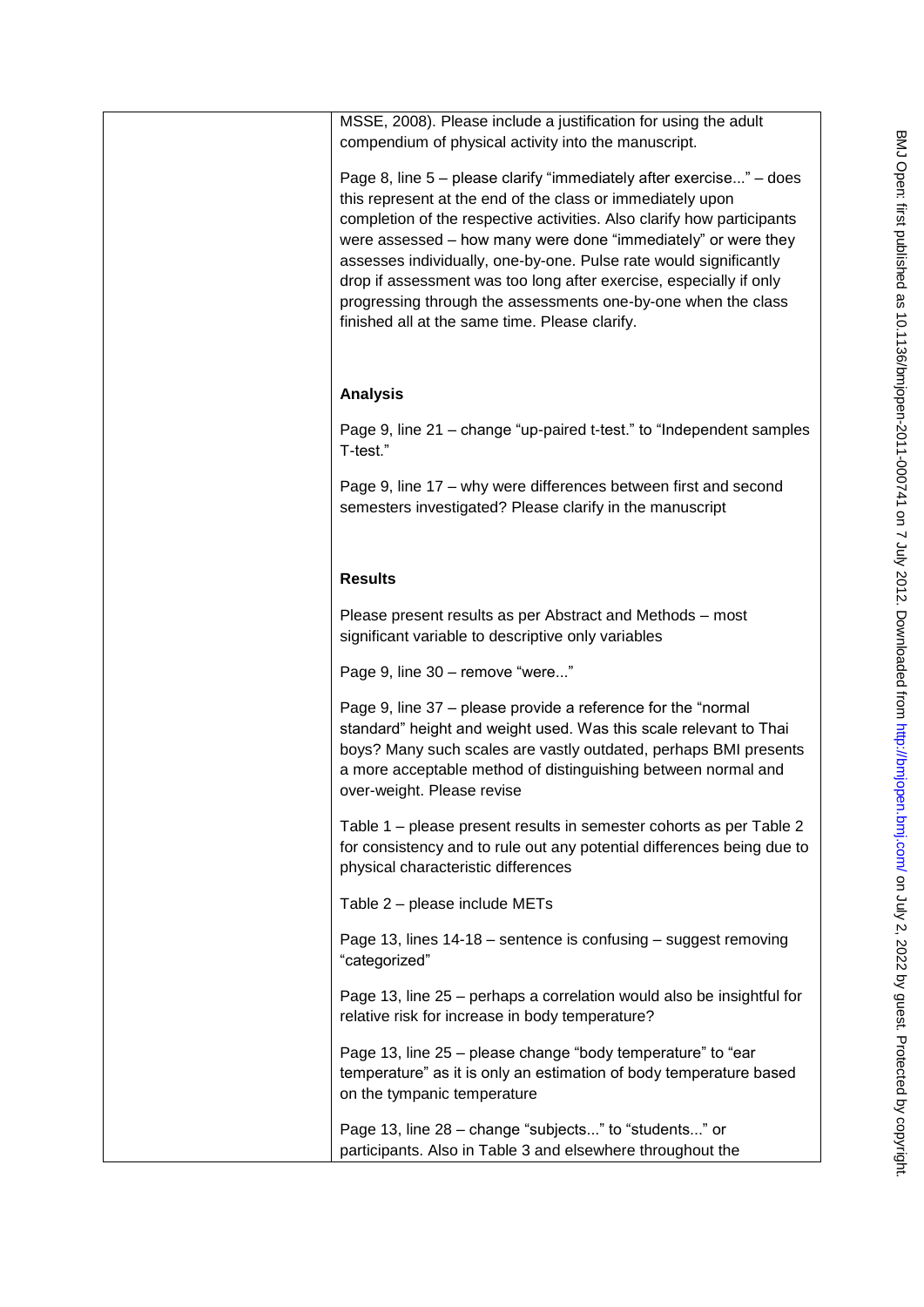| manuscript (e.g. pg 15, ln 34)                                                                                                                                                                                                                                                                                                                                                                                                                                                                           |
|----------------------------------------------------------------------------------------------------------------------------------------------------------------------------------------------------------------------------------------------------------------------------------------------------------------------------------------------------------------------------------------------------------------------------------------------------------------------------------------------------------|
| Table 3 – suggest revision of table title as the present one suggests<br>the listed variables were causative of the students' ear temperature<br>exceeding 38°C however there is insufficient evidence to make that<br>claim                                                                                                                                                                                                                                                                             |
| <b>Discussion</b>                                                                                                                                                                                                                                                                                                                                                                                                                                                                                        |
| Page 15, line 7 – please provide references for "life-long health and<br>well-being."                                                                                                                                                                                                                                                                                                                                                                                                                    |
| Page 15, line 50 – the claim of children being at more risk in the<br>afternoon classes in the first semester should be able to be<br>supported/refuted by your data. Please include this comparison -<br>first semester morning to afternoon session, in this discussion                                                                                                                                                                                                                                |
| Page 16, line 5 – "heart rate" is used instead of "pulse rate" – please<br>note that these can refer to different measures and therefore cannot<br>be used interchangeably. Suggest using heart rate throughout the<br>manuscript instead of pulse rate.                                                                                                                                                                                                                                                 |
| Page 16, line 25 – lower pulse rates could also be the result of the<br>timing of the assessment post-exercise? A significant limitation of<br>the study                                                                                                                                                                                                                                                                                                                                                 |
| Page 17, line 23 - refer to Table 3 for these results                                                                                                                                                                                                                                                                                                                                                                                                                                                    |
| Page 18, line 16 - please discuss differences in sweat rate between<br>semester one and two here                                                                                                                                                                                                                                                                                                                                                                                                         |
| Page 18, line 43 – revise the term "tendency for heat illness" as no<br>student in the study experienced any HI symptoms and therefore<br>they may be at "an increased risk"                                                                                                                                                                                                                                                                                                                             |
| Page 18, line 45 – is the ongoing assessment of children's core<br>temperature during classes realistic? Perhaps frequent drink breaks,<br>modified play-to-rest ratio or inclusion of more shaded or ventilated<br>areas would be more appropriate recommendations?                                                                                                                                                                                                                                     |
| Final paragraph needs a conclusive statement                                                                                                                                                                                                                                                                                                                                                                                                                                                             |
| <b>General comments</b>                                                                                                                                                                                                                                                                                                                                                                                                                                                                                  |
| The manuscript suggest to identify causative mechanisms for heat-<br>related illness in Thai schoolboys however in the absence of any<br>incidence of heat-related illness perhaps the authors could present<br>the findings of the study as purely descriptive. The data obtained is<br>indeed interesting and relevant to the current literature. I also<br>suggest that the authors have their manuscript revised by a native<br>English speaking colleague to assist with fluency and misinterpreted |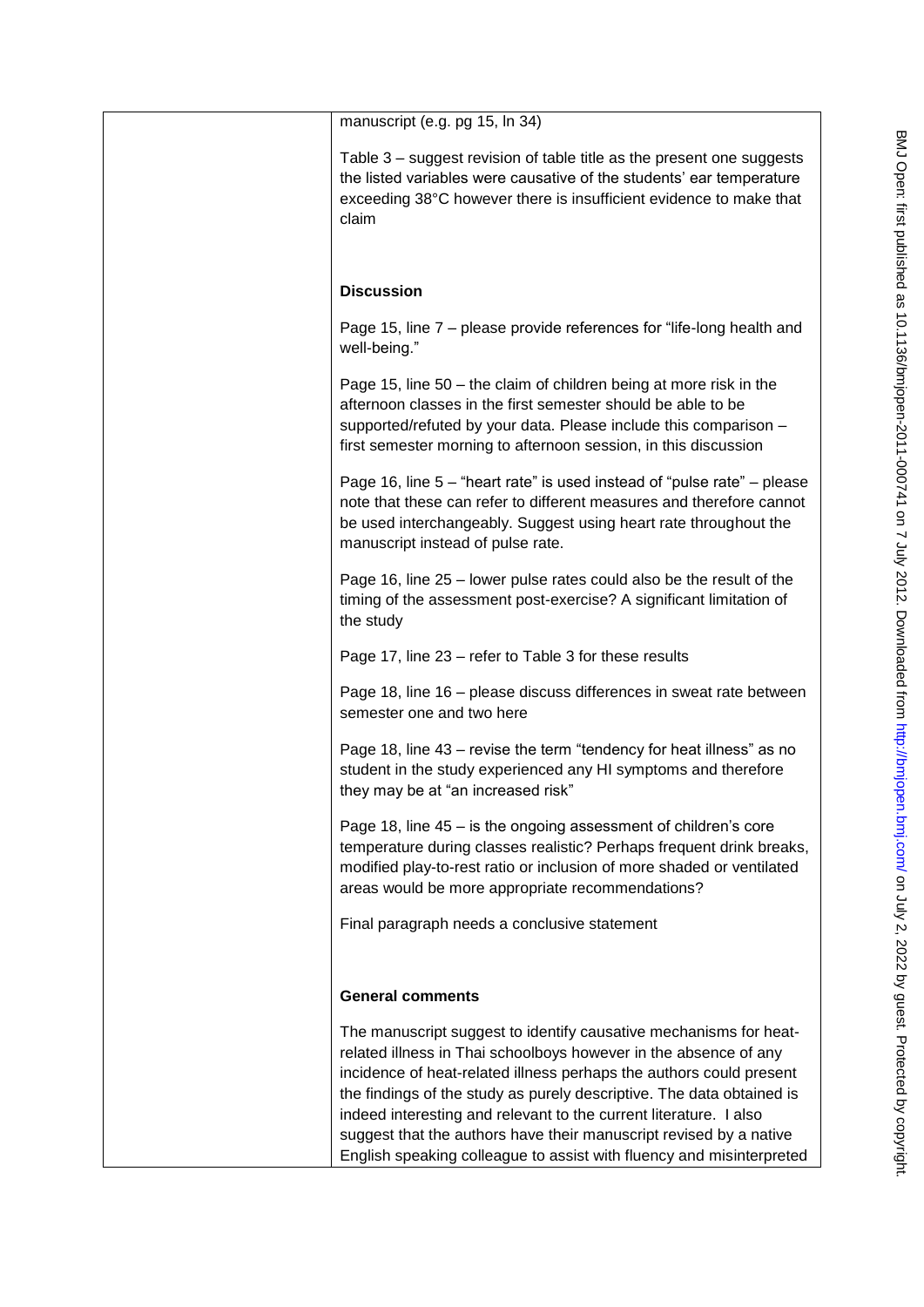| translations. |
|---------------|
|               |
|               |
|               |
|               |
|               |
|               |

### **VERSION 1 – AUTHOR RESPONSE**

I would like to thank the reviewers for their kind and useful comments. If my manuscript ia accepted for publication, I would like to apply for discount of processing charge to 350 US dollars as I requested before.

Now I have my manuscript edited by a native English speaking colleague. The manuscript is also revised in light of the reviewer's comments as follows:

### REVIEWER 1

**Title** 

The title is changed to "Heat illness surveillance in schoolboys participating in physical education class in tropical climate: an analytical prospective descriptive study".

### Abstract

- Replace "ear temperature" with "tympanic temperature" as suggested.

- In results section, the presentation of findings is rearranged, starting with exercise duration & intensity, then tympanic temperature, cardiovascular responses, sweat and dehydration rates, and climatic conditions.

- Replace "tendency" with "increased risk" as suggested.

#### Article summary

- Replace "imposed" with "affected".

- Revise the second key message to "Such information could have important implications for design of an optimal program as well as prevention of heat illness in physical education classes under hot and humid environment."

- Change "in the Southeast Asia" to "from Southeast Asia"

- Include "timing of the heart rate assessment" as one of the limitation of the study.

#### Introduction

- References are provided.
- Replace "extreme result ensues….." with "a cascade of events occur, ultimately resulting in…"
- Results from Southeast Asia are included.
- Information regarding exposure and behaviour is added.

#### Methods

- I agree with you that the use of adult METs may underestimate energy expenditure in children. Therefore, the compendium of energy expenditures for youth given by Ridley et al (2008) is used as suggested and the exercise intensity of playing sports is corrected to be 2.6-8.8 METs.

- Details of how participants were assessed are now clarified in the manuscript. Cardiovascular parameters including blood pressure and heart rate were measured at the beginning and immediately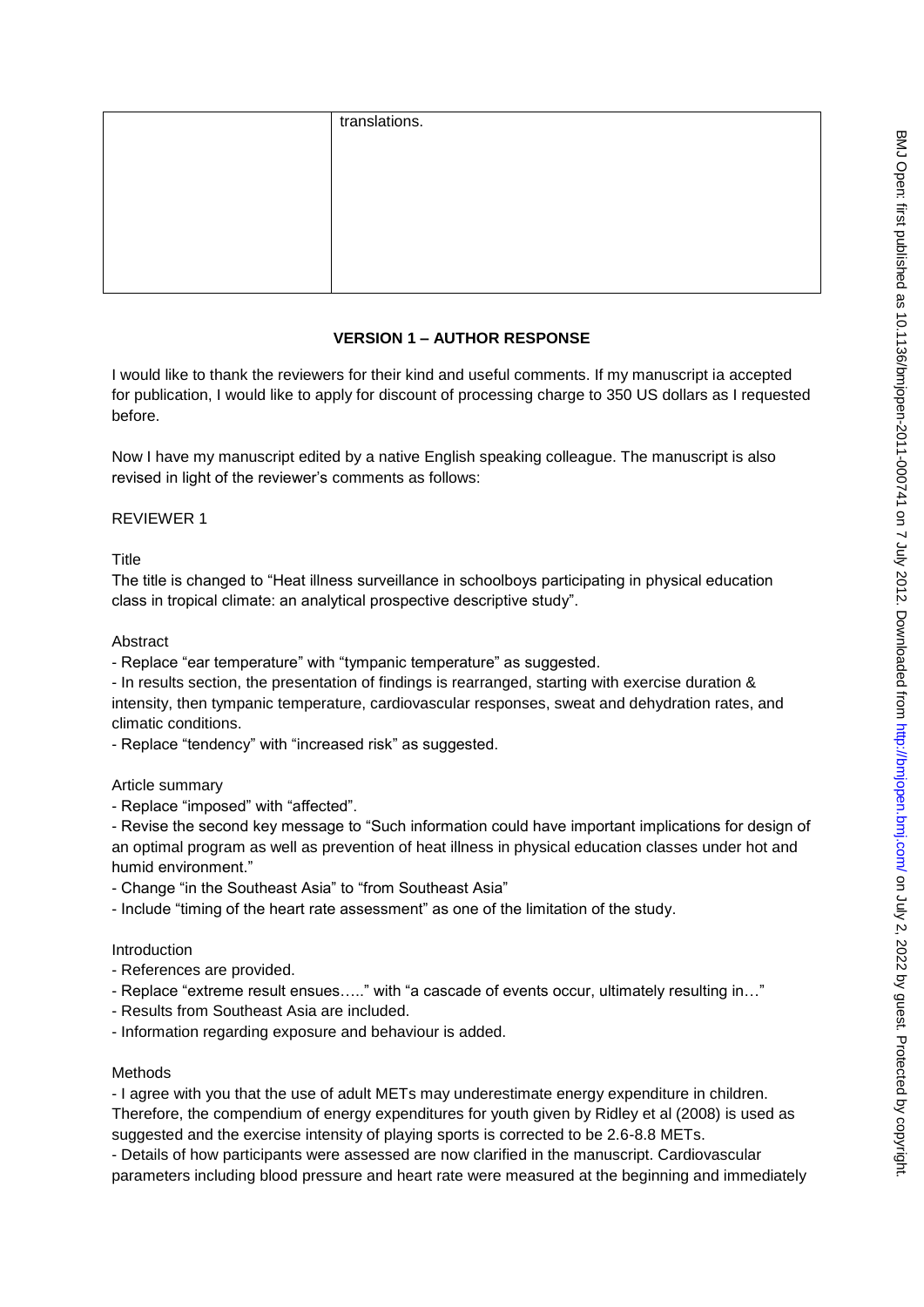upon completion of the respective activities In each exercise period, 3 to 6 students were assessed for these parameters by 3 examiners; 3 students immediately post-exercise and the rest one after the other. The time taken for heart rate samples to be collected was not more than 2 minutes. - Others are done as suggested.

#### Analysis

- Differences between first and second semesters were investigated because it was during rainy and winter seasons, respectively.

#### Results

- Assessment of body weight status was determined by using Thai national growth chart. As BMI references for Thai children are not available, weight for height reference has been used. Overweight is defined as a weight for height of +1.5 S.D. to +2 S.D., corresponding to BMI of 17.99 to 22.42 for the height ranging from 107 to 160 cm. A reference is provided.

- The outcome measure in this study is the number of the students who reached the cut-off-point ear temperature of 38 degree celcius, which is qualitative value. Therefore, we did not use a correlation to determine relative risk.

- Table 1-3 are revised as suggested. The title of Table 3 is changed to "Conditions found in 20 students whose body temperature exceeded 38°C or above during outdoor exercise in physical education class".

#### Discussion

- The claim of children being at more risk in the afternoon classes in the first semester is deleted. Instead, we add "Therefore, the high values of heat stress index, especially in the afternoon of the first semester, seem to pose a risk in having heat-related illnesses to the students when exercising outdoors. However, this study demonstrated no significant differences in any variables post-exercise except for sweat rate which was higher in the afternoon than in the late morning during the first semester."

- The comparison between first morning and afternoon sessions is also discussed.

- Differences in sweat rate between semester one and two is discussed.

- In the final paragraph, your suggested recommendations are included along with a conclusive statement.

#### REVIEWER 2

Introduction

- Results from Southeast Asia are now included. However, reports in children have not been published.

- As stated references in the manuscript, comparative studies in children indicate that ear and rectal temperature have strong correlation with the pooled mean difference of 0.29°C. Actually, the relationship between the ear and the rectal temperatures was calibrated before its use in this study. Calibration of the instrument was done by comparing with rectal core temperature measurements in 5 male volunteers, aged 16-17 years, by using a Biopac MP100 system with SKT100C transducer module, and a thermistor probe (TSD102A, Biopac Systems Inc.) with 1.7 mm of diameter. The software for calibrated and collecting data was AcqKnowLedge version 3.8. The tympanic measurements showed a range of 0.1-0.2◦C lower than the rectal temperature. We now add this information in the manuscript.

#### Methods

- The wet bulb globe temperature (WBGT) index was used to evaluate environmental heat stress and was calculated using the following formula: wet bulb globe temperature x 0.7 + black globe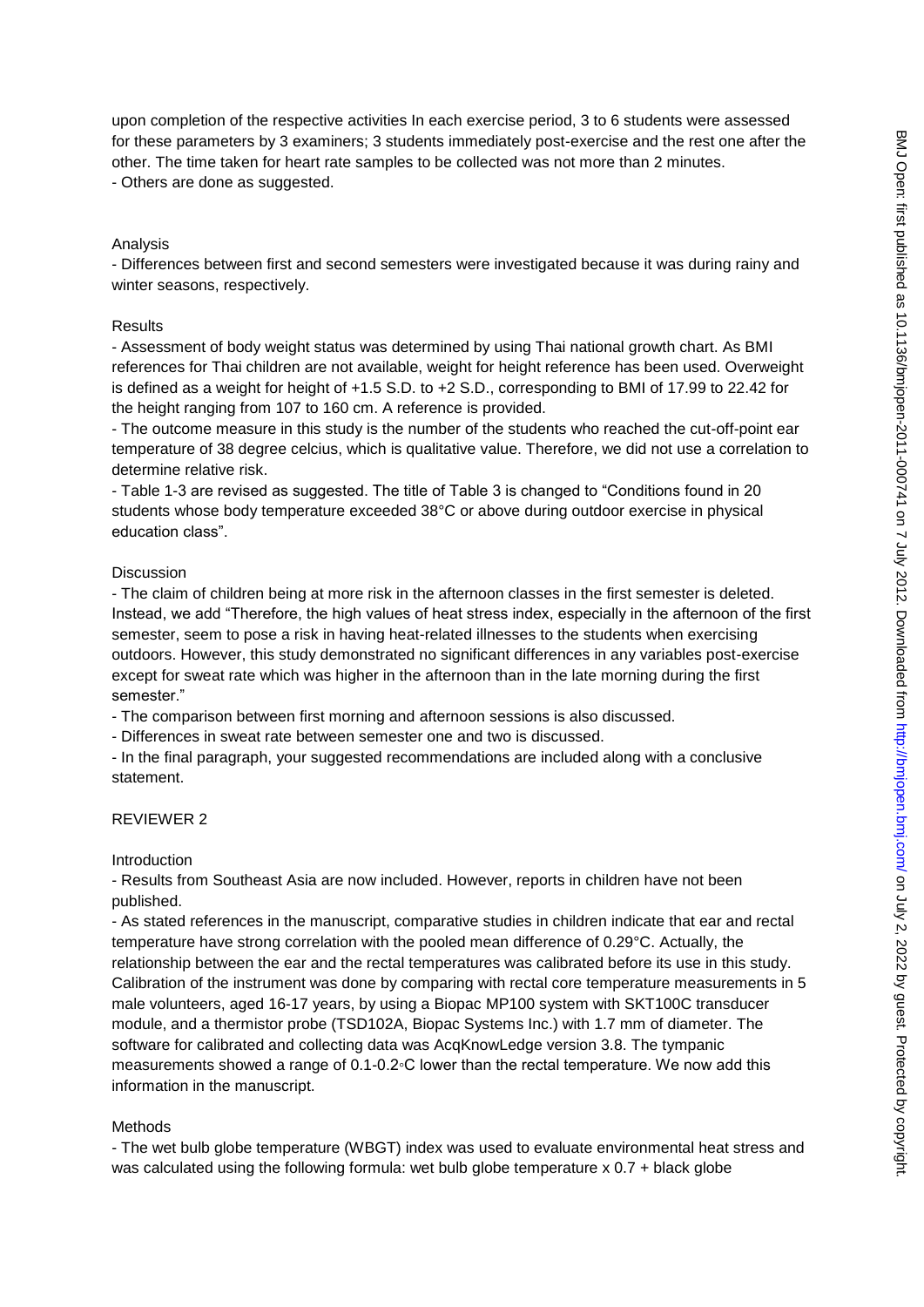temperature x 0.2 + dry bulb temperature x 0.1. The reference for this formula is now stated. Heat stress index values (WBGT) have already been shown in the RESULTS section.

- The intensity of each physical activity which started with skill practice, followed by playing sports, was determined as Metabolic Equivalent of Task (MET) value using the compendium of energy expenditures for youth given by Ridley et al (2008).

- Determination of the thermoregulatory and cardiovascular responses was done at the beginning and immediately upon completion of the respective activities. In each exercise period, 3 to 6 students were assessed for these parameters by 3 examiners; 3 students immediately post-exercise and the rest one after the other. The time taken for heart rate samples to be collected was not more than 2 minutes. However, this is considered to be one of the limitations of the study. Ear temperature was measured WITHIN 5 minutes, not at 5th minute after the completion of exercise. According to Bergeron et al (2007), the ear temperature is stable within 5 minutes after the completion of exercise. - As suggested, the signs and symptoms of heat illness have been categorized according to severity: 1) heat edema; 2) heat rash; 3) heat cramps; 4) heat syncope; and 5) heat exhaustion.

- Because there are a large numbers of participants in this study, we presented data as mean  $\pm$  SD and analyzed data by using t-test like most of the field-based studies.

### Results

- The absolutes values of the cardiovascular parameters are now included in Table 2.

- The highest and lowest ambient temperatures and humidity were 28.20-39.77°C and 36.04-73.87% (already shown in Table 2).

- The maximal heat stress level was found during an afternoon session of semester 1 (WBGT of 33.85 and relative humidity of 48.50%), where 5 students (5th graders) were observed while playing handball. The peak responses post-exercise during this class were as follows: ear temperature of 37.1◦C, and percent changes in systolic and diastolic blood pressure and heart rate of 56.98, 84.75 and 13.89%, respectively.

- The sweat rate of overweight students throughout the year was  $437.97 \pm 179.27$  mL/h. It was significantly (P<0.05) higher in semester 1 (494.05  $\pm$  208.50 mL/h, n=60) than in semester 2 (388.49  $\pm$ 131.66 mL/h, n=68). This data is now included in the manuscript.

- Criteria used to defined overweight are mentioned above.

- Classification of exercise intensity is mentioned above.

- In Table 3, "hydration status" is changed to "water consumption" as suggested.

#### **Discussion**

- References quoted were done in children who were not athletes or of high aerobic fitness.

- It has been discussed that students with high body temperature response to exercise, if exercising for a longer period of time, may have a tendency to develop heat exhaustion which can lead to heat stroke.

- We agree with you that immediate medical attention should be provided for student's health and safety. This recommendation is added in the manuscript.

The changes to the manuscript are highlighted by using colored text. Once again, reviewers' comments and suggestions are truly appreciated

| <b>REVIEWER</b>        | Wade Sinclair<br>Lecturer<br>Institute of Sport and Exercise Science<br>James Cook University<br>Australia |
|------------------------|------------------------------------------------------------------------------------------------------------|
| <b>REVIEW RETURNED</b> | 17-Apr-2012                                                                                                |

### **VERSION 2 – REVIEW**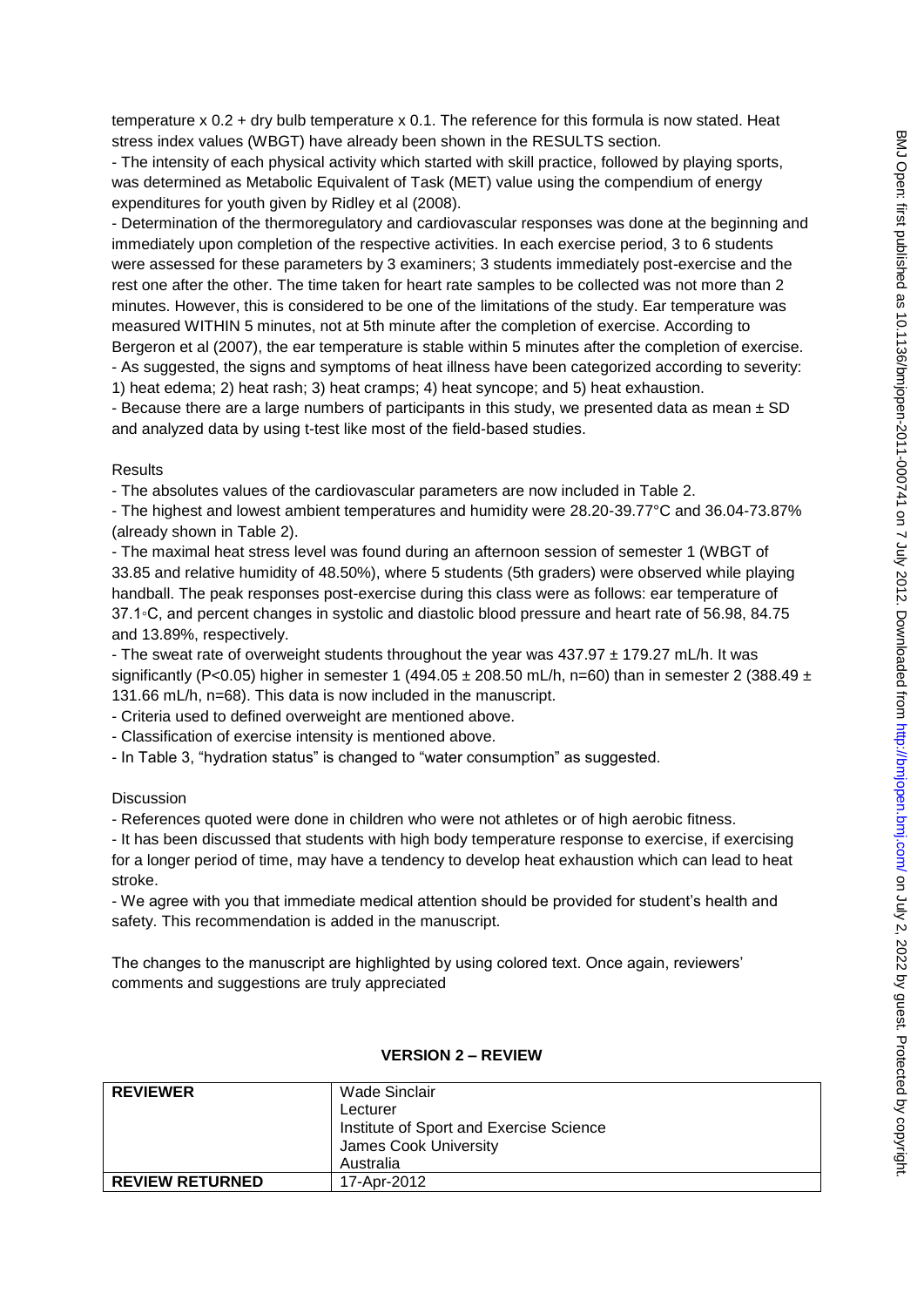| <b>GENERAL COMMENTS</b> | I commend the authors on the extensive changes made to this<br>revised manuscript particularly the clarifications in the<br>methodology. |
|-------------------------|------------------------------------------------------------------------------------------------------------------------------------------|
|                         |                                                                                                                                          |

| <b>REVIEWER</b>        | Pipat Cherdrungsi         |
|------------------------|---------------------------|
|                        | Associate Professor       |
|                        | Department of physiology  |
|                        | <b>Faculty of Science</b> |
|                        | <b>Mahidol University</b> |
|                        | Rama 6 Road               |
|                        | Bangkok 10400             |
|                        | Thailand                  |
| <b>REVIEW RETURNED</b> | 21-Apr-2012               |
|                        |                           |

| THE STUDY                        | 1. The results in Table 2 reveal a wide range of almost all measured<br>physical and physiological parameters. The minimum and maximum<br>pre-exercise values of both systolic (SP) and diastolic (DP) arterial<br>blood pressure of normal subjects aged $\sim$ 5-12 yrs were rather too<br>low (i.e., 56 for SP and 30 for DP) and too high (i.e., 159 for SP and<br>109 for DP). This should not be due to the climatic condition. We<br>wonder whether the cuff size used in this study appropriate for these<br>primary schoolboys. In addition, we also question that the very high<br>max values of pre-exercise SP and DP may not be the values of the<br>subjects at rest. The same question can also be applied to the max<br>value of pre-exercise heart rate. |
|----------------------------------|---------------------------------------------------------------------------------------------------------------------------------------------------------------------------------------------------------------------------------------------------------------------------------------------------------------------------------------------------------------------------------------------------------------------------------------------------------------------------------------------------------------------------------------------------------------------------------------------------------------------------------------------------------------------------------------------------------------------------------------------------------------------------|
|                                  | 2. The exercise intensity of playing sports (Table 2) varied from very<br>low level of 2.6 MET to 8.8 MET. This max value of the METs is<br>equivalent to very heavy exercise in adults. However, the authors<br>gave no information on (a) the duration of exercise at such the high<br>exercise intensity, (b) what was the climatic condition at that moment<br>of exercise, and (c) which students performed such the heavy<br>exercise/ sports. In addition, the way and criteria used to determine<br>the MET level of irregular exercise activity in the field in this study<br>could make the determination be quite subjective and hence not<br>accurate.                                                                                                        |
|                                  | 3. On page 13 of the revised manuscript, last paragraph: the authors<br>stated that there were 20 students (about 4 % of total) had ear<br>temperature exceeded 38 °C. They also tried to show that<br>overweight students had a higher risk of an increase in body<br>temperature compared to normal-weight students. However, data in<br>Table 3 are inadequate to support their judgment. The authors<br>should perform statistical correlation analysis or analysis of<br>covariance to determine the possible contributing factors of<br>hyperthermia in the overweight students. Data on duration of<br>exercise and the age of the subjects could also be put into the<br>analysis.                                                                                |
| <b>RESULTS &amp; CONCLUSIONS</b> | 1. Considering the climatic condition in Table 2, the value of WBGT<br>varies from 23.7 °C to 33.8 °C. The max WBGT level suggests that                                                                                                                                                                                                                                                                                                                                                                                                                                                                                                                                                                                                                                   |
|                                  | some students were exposed to the zone of very high heat stress.<br>Actually, at this high heat stress, it has been recommended to                                                                                                                                                                                                                                                                                                                                                                                                                                                                                                                                                                                                                                        |
|                                  | cancel all athletic activities. The authors did not explain how the<br>students in this study could withstand such the heat stress with                                                                                                                                                                                                                                                                                                                                                                                                                                                                                                                                                                                                                                   |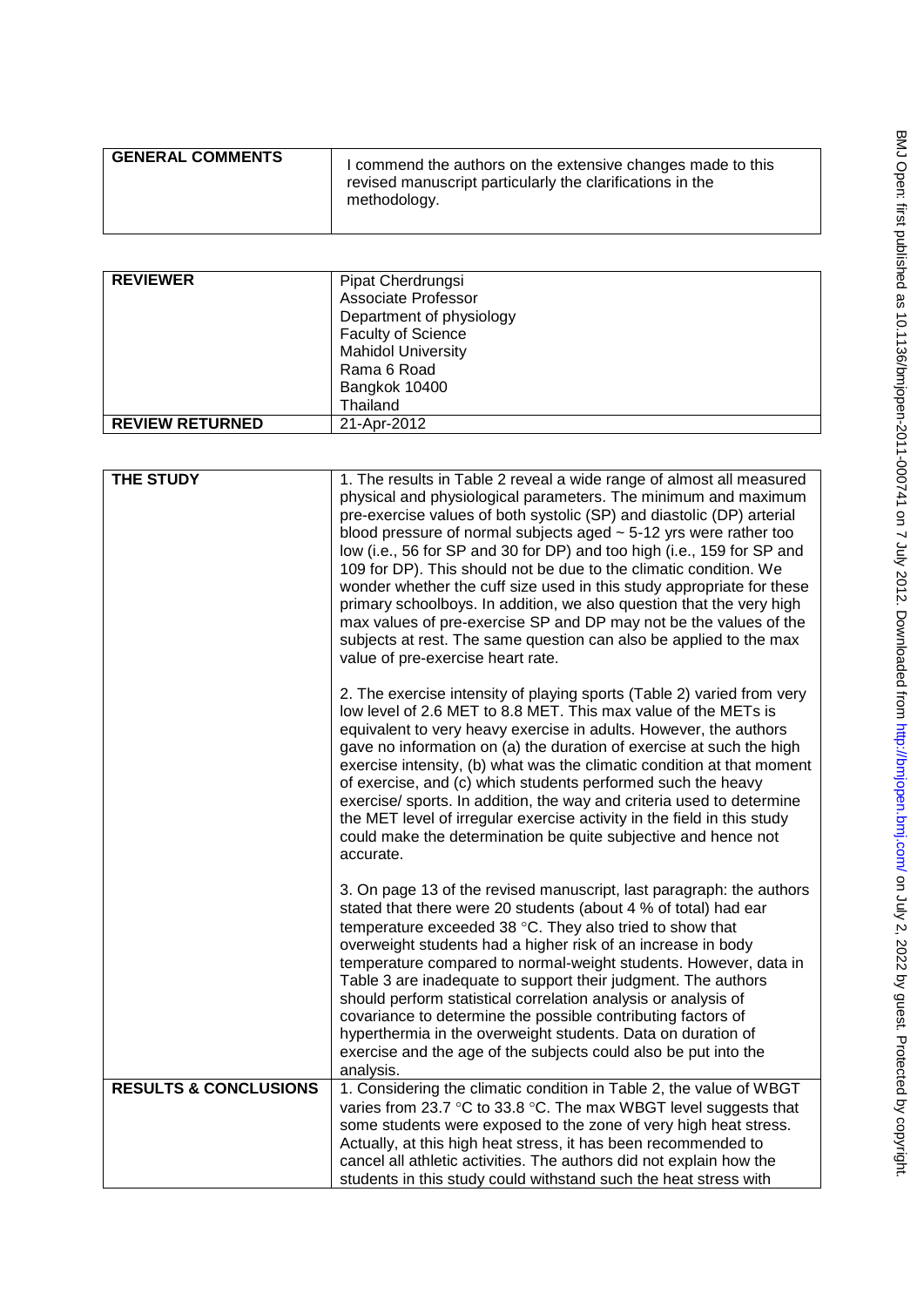|                         | exercise. The information about the level of exercise /sport s<br>intensity the students had under this high climatic stress is needed.                                                                                                                                                                                                                                                                                                                 |
|-------------------------|---------------------------------------------------------------------------------------------------------------------------------------------------------------------------------------------------------------------------------------------------------------------------------------------------------------------------------------------------------------------------------------------------------------------------------------------------------|
|                         | 2. On page 13 of the revised manuscript, paragraph 1: the authors<br>reported that five students were exposed to the max WBGT of 33.8<br>°C with a R.H. of 48.5 %. The peak post-exercise ear temperature<br>under this climatic condition was only 37.1 °C which is the level of<br>normal body temperature at rest. The authors did not give<br>explanation on this.                                                                                  |
|                         | 3. Actually, it is known that body core temperature of 38 $\degree$ C is quite<br>common in many active children and adults exercising at moderate<br>intensity or under emotion under normal climatic condition.<br>Furthermore, hard exercise can raise the core temperature up to 40<br>°C. The rise in ear temperature to 38.7 °C in exercising children in<br>this study may or may not be greatly influenced by the climatic<br>surrounding.      |
|                         | 4. No information about airflow at the outdoor area where physical<br>activity was taking place. In addition, in this study it was unknown<br>whether there was shadow of surrounding buildings or large trees<br>that can reduce the development of hyperthermia in the students<br>during playing sports.                                                                                                                                             |
|                         | 5. No any signs and symptoms of heat illness, even a mild degree,<br>could be observed even in the 20 students who exhibited<br>hyperthermia of 38.7 °C. The authors had no explanation on this.<br>The information from literature can illustrate quite clearly about the<br>factors contributing to the development of heat illness in children.<br>Unfortunately, the data presented in this study were inadequate to<br>serve the study objectives. |
| <b>GENERAL COMMENTS</b> | The authors should concentrate on the 20 boys whose body<br>temperature exceeded 38 C and reinvestigate the relationship of this<br>body temp with those relevant physical and other physiological<br>parameters as well as any degree of signs and symptoms of heat<br>illness. in addition, the intensity of exercise or sports activity should<br>be standardized.                                                                                   |

# **VERSION 2 – AUTHOR RESPONSE**

Manuscript ID bmjopen-2011-000741.R1 entitled "Heat illness surveillance in schoolboys participating in physical education class in tropical climate: an analytical prospective descriptive study" Dear Editor,

With regard to the review from reviewer Cherdrungsi: I would like to address the concerns point-bypoint as follows:

1. "The results in Table 2 reveal a wide range of almost all measured physical and physiological parameters. The minimum and maximum pre-exercise values of both systolic (SP) and diastolic (DP) arterial blood pressure of normal subjects aged ~ 5-12 yrs were rather too low (i.e., 56 for SP and 30 for DP) and too high (i.e., 159 for SP and 109 for DP). This should not be due to the climatic condition. We wonder whether the cuff size used in this study appropriate for these primary schoolboys. In addition, we also question that the very high max values of pre-exercise SP and DP may not be the values of the subjects at rest. The same question can also be applied to the max value of pre-exercise heart rate."

Blood pressure monitor used in this study was pediatric special, with XS child, S child, and Medium adult cuffs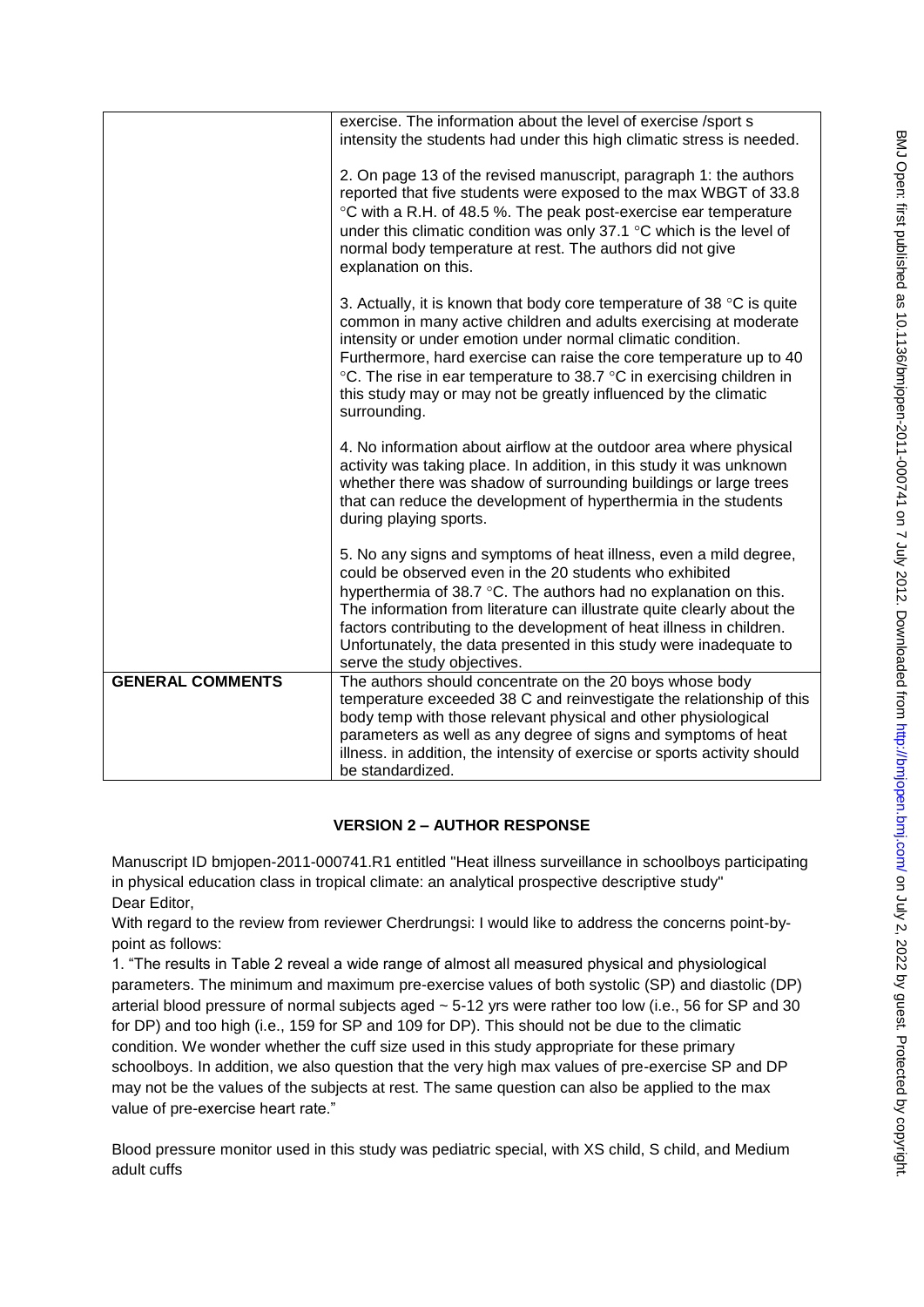• XS cuff: 5" - 8" (13 cm - 20 cm)

• S cuff: 7" - 10" (17 cm - 26 cm)

• Med.cuff: 9" - 13" (24 cm - 32 cm)

However, such XS cuff may be too large for some small children (BW 15-16 kg), probably resulting in lower blood pressure than the actual values.

Prior to the beginning of the physical education class, the children had only 5 minutes to take a rest before measuring blood pressure and heart rate. Because it is not of absolute resting values, we call "pre-exercise blood pressure and heart rate". This may contribute to the high max values of preexercise blood pressure and heart rate.

2. "The exercise intensity of playing sports (Table 2) varied from very low level of 2.6 MET to 8.8 MET. This max value of the METs is equivalent to very heavy exercise in adults. However, the authors gave no information on (a) the duration of exercise at such the high exercise intensity, (b) what was the climatic condition at that moment of exercise, and (c) which students performed such the heavy exercise/ sports. In addition, the way and criteria used to determine the MET level of irregular exercise activity in the field in this study could make the determination be quite subjective and hence not accurate."

At the high exercise intensity of 8.8 MET,

a) duration of playing sports was  $11.43 \pm 5.23$  min and the total duration of exercise was  $32.34 \pm 5.20$ min.

b) climatic condition: WBGT was  $28.35 \pm 2.01$ <sup>o</sup>C

c) Sports with such high intensity included chair-ball (n= 45; 1st graders=24, 2nd graders=21), soccer (n=110; 1st graders=30, 2nd graders=41, 3rd graders=22, 4th graders=9 and 6th graders=8) and mini-rugby football (n=1, 3rd grader).

This information is now included in the revised manuscript.

To determine MET level, the Compendium of Energy Expenditures for Youth was used. This tool is accepted for use in scoring physical activity and energy expenditure values to observational data as obtained from such real-life situation in this study (please see the reference in Ridley et al, 2008). 3. "On page 13 of the revised manuscript, last paragraph: the authors stated that there were 20 students (about 4 % of total) had ear temperature exceeded  $38^{\circ}$ C. They also tried to show that overweight students had a higher risk of an increase in body temperature compared to normal-weight students. However, data in Table 3 are inadequate to support their judgment. The authors should perform statistical correlation analysis or analysis of covariance to determine the possible contributing factors of hyperthermia in the overweight students. Data on duration of exercise and the age of the subjects could also be put into the analysis."

We accept that data in Table 3 may be inadequate to support the judgment on the risk of heat illness. However, we did not state that all of these conditions found

in these 20 students, except for "overweight" are the risks.

To our knowledge, relative risk is used frequently in the statistical analysis of binary outcomes where the outcome of interest has relatively low probability. Relative risk is a ratio of the probability of the event occurring in the exposed group versus a non-exposed group. Relative risk is used in randomized controlled trials and cohort studies. Analysis of covariance (ANCOVA) is a general linear model to present a model appropriate for looking at group effects on a continuous outcome when some other continuous explanatory variable also has an effect on the outcome.

We use the cut-off point level at ear temperature of 38ºC and categorize the conditions found in 20 students into binary data, e.g., overweight/normal weight, consume water/not consume water, etc. Therefore, relative risk is appropriate for analyzing such qualitative data in this cohort study in order to determine the probability of developing hyperthermia in overweight students versus normal weight students.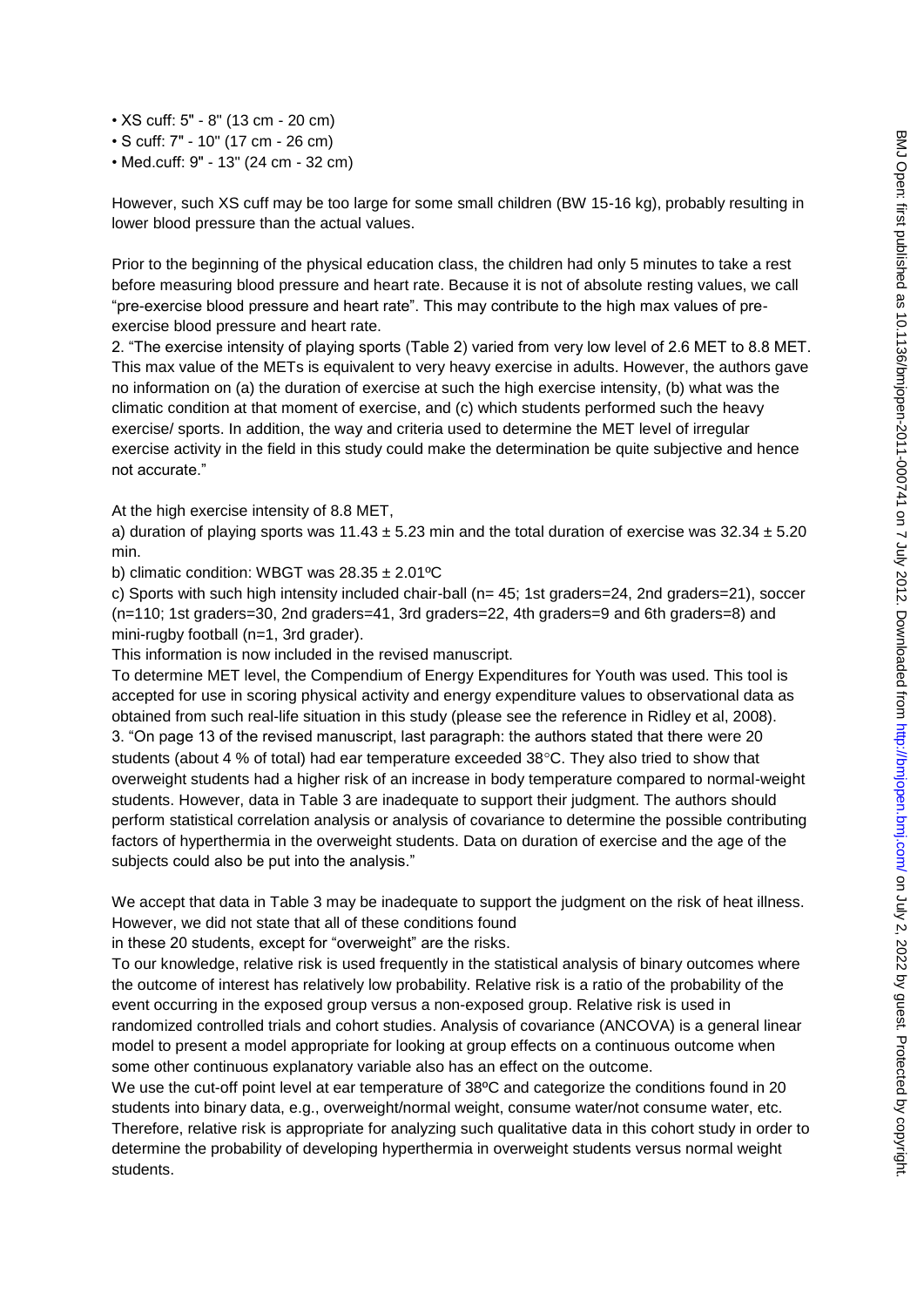To put the data on duration of exercise and the age of the subjects into analysis is a good recommendation.

4. "Considering the climatic condition in Table 2, the value of WBGT varies from 23.7°C to 33.8 °C. The max WBGT level suggests that some students were exposed to the zone of very high heat stress. Actually, at this high heat stress, it has been recommended to cancel all athletic activities. The authors did not explain how the students in this study could withstand such the heat stress with exercise. The information about the level of exercise /sport s intensity the students had under this high climatic stress is needed."

Under the max WBGT of 33.8  $\degree$ C, five students played handball, of which the exercise intensity was 8 MET. The sweat rate was 642.37±193.33 mL/h and fluid intake was 198.20±7.68 mL. These students showed adequate thermoregulatory response by effective heat loss through sweating, thus, when coupled with fluid consumption, making them withstand such the heat stress with exercise. This information and explanation is now included in the revised manuscript.

5. "On page 13 of the revised manuscript, paragraph 1: the authors reported that five students were exposed to the max WBGT of  $33.8^{\circ}$  C with a R.H. of 48.5 %. The peak post-exercise ear temperature under this climatic condition was only  $37.1^{\circ}$ C which is the level of normal body temperature at rest. The authors did not give explanation on this."

As mentioned in ITEM 4, these students showed adequate thermoregulatory response by effective heat loss mechanism through sweating along with fluid consumption, making them withstand such the heat stress with exercise and maintain their temperatures.

6. "Actually, it is known that body core temperature of  $38^{\circ}$ C in exercising children in this study may or may not be greatly influenced by the climatic surrounding.  $\degree$ C. The rise in ear temperature to 38.7  $\degree$ C is quite common in many active children and adults exercising at moderate intensity or under emotion under normal climatic condition. Furthermore, hard exercise can raise the core temperature up to 40  $^{\circ}$ C."

In children or adults performing strenuous exercise in the environmental temperature of  $25^{\circ}$ C or above, their core temperatures can elevate by approximately 1  $\degree$ C. However, in athletes or trained persons, the body can tolerate more heat stress than untrained persons because of relatively more effective heat loss.

7. "No information about airflow at the outdoor area where physical activity was taking place. In addition, in this study it was unknown whether there was shadow of surrounding buildings or large trees that can reduce the development of hyperthermia in the students during playing sports."

WBGT is a composite temperature widely used to estimate the effect of temperature, humidity and solar radiation on humans. We did not determine air flow at the outdoor area. There was no shadow of the surrounding buildings or large trees while the students were playing sports outdoors.

8. "No any signs and symptoms of heat illness, even a mild degree, could be observed even in the 20 students who exhibited hyperthermia of  $38.7 \degree$  C. The authors had no explanation on this. The information from literature can illustrate quite clearly about the factors contributing to the development of heat illness in children. Unfortunately, the data presented in this study were inadequate to serve the study objectives.

The authors should concentrate on the 20 boys whose body temperature exceeded 38 C and reinvestigate the relationship of this body temp with those relevant physical and other physiological parameters as well as any degree of signs and symptoms of heat illness. in addition, the intensity of